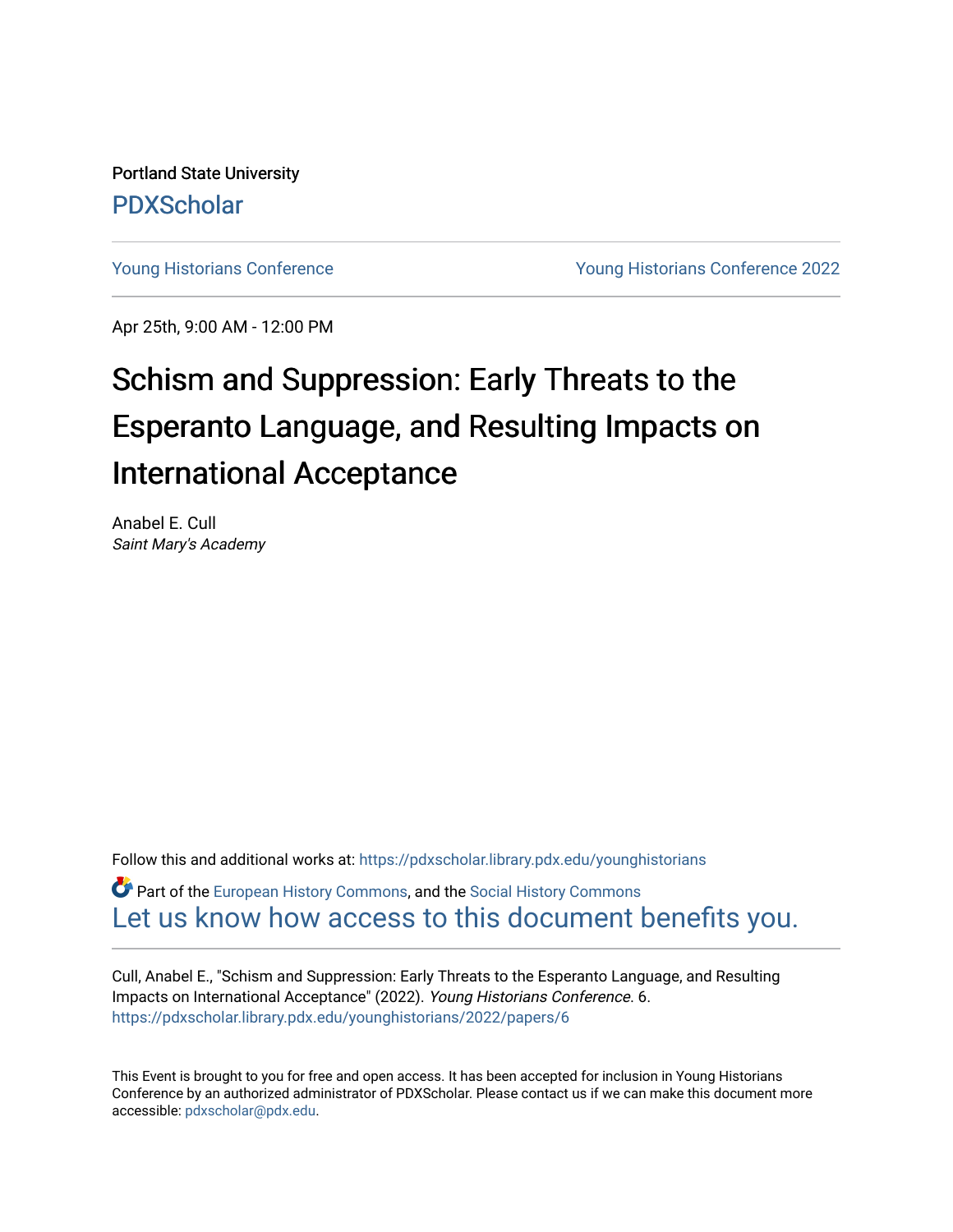## Schism and Suppression: Early Threats to the Esperanto Language, and Resulting Impacts on International Acceptance

The constructed language of Esperanto, created by Polish linguist Ludovic Lazarus Zamenhof in 1887, was founded with the intention of facilitating global peace and unification. Due to the mission and philosophy of the language, known as Esperantism, Zamenhof's invention gained popularity among political reformers and communities facing religious discrimination. Aiming to resolve conflict through common language, Esperantism inspired hope amidst the increasingly oppressive social and political climate present in Eastern Europe and Russia during the early 1900's. This paper explores the contributing factors to Esperanto's decline, and the impact of internal conflict, political affiliation, and religious significance on efforts to achieve universal acceptance.

> Anabel Cull PSU History of Modern Europe St. Mary's Academy, Grade 12 March 20, 2022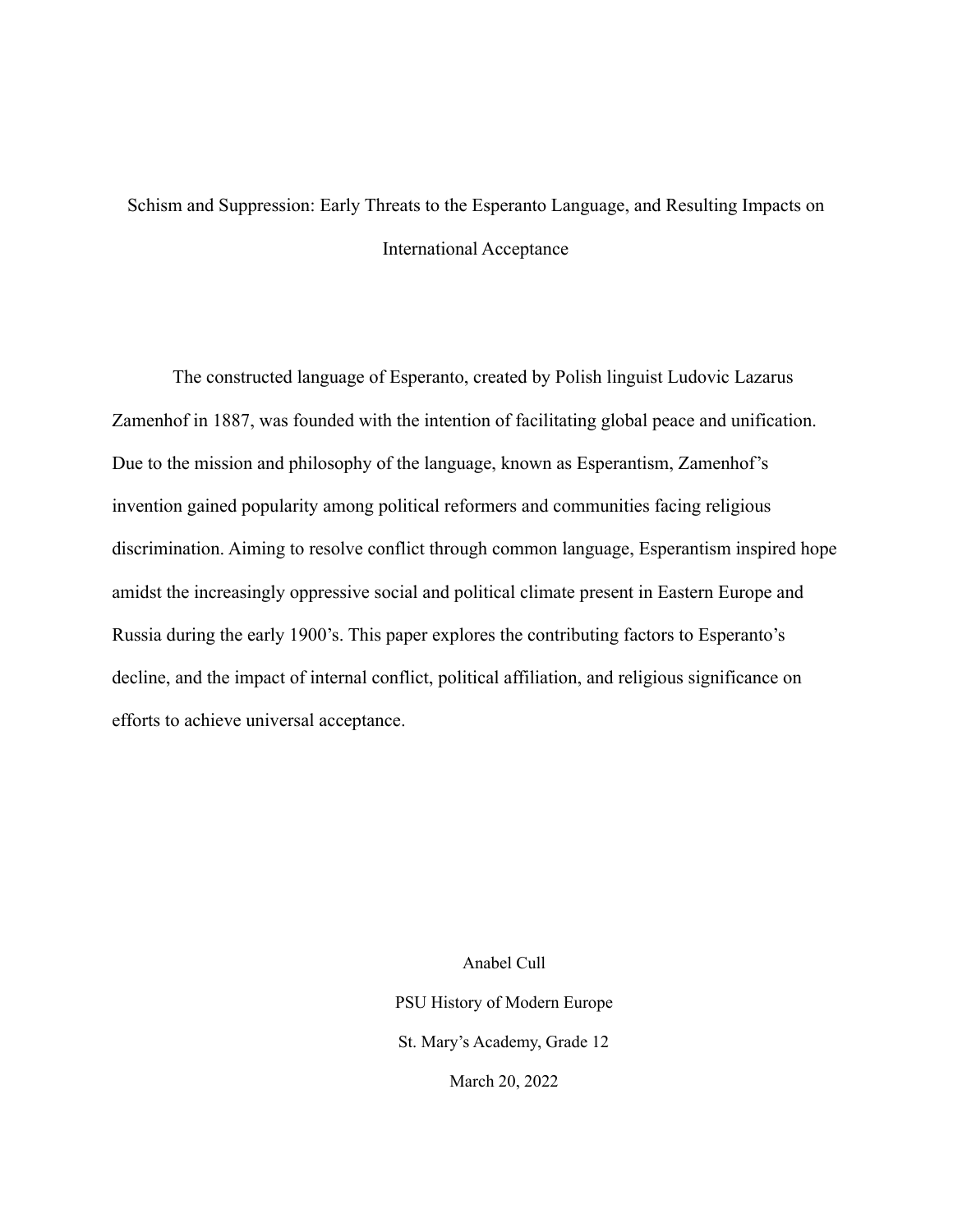Schism and Suppression: Early Threats to the Esperanto Language, and Resulting Impacts on

International Acceptance

Anabel Cull

PSU History of Modern Europe

St. Mary's Academy, Grade 12

March 20, 2022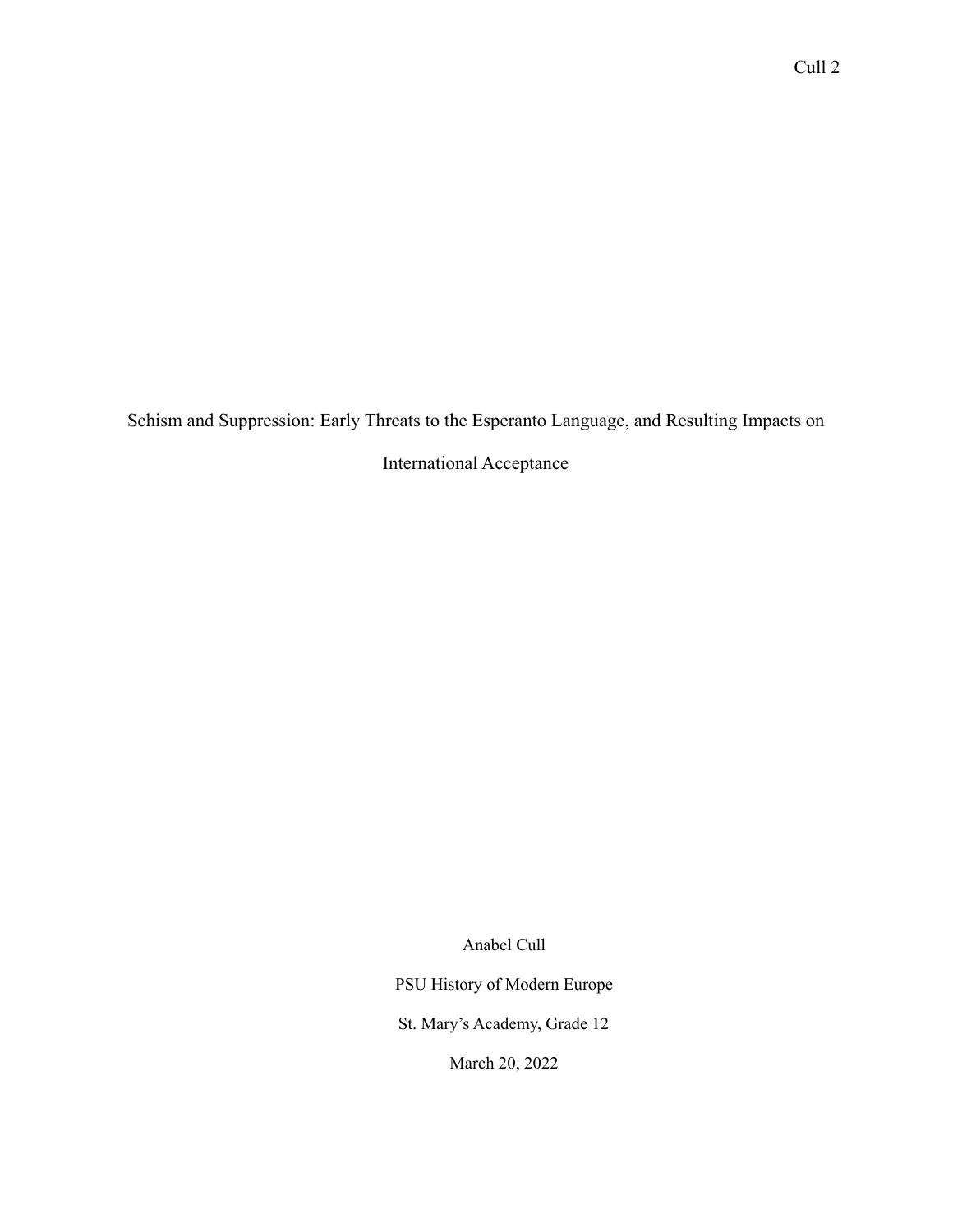Cull 3

"*On a neutral language foundation, understanding one another, the people shall form in concert, the great family circle."<sup>1</sup>* This excerpt from *La Espero,* the Esperantist national anthem, captures the essence of a mission to achieve universal union through common language.<sup>2</sup> Such was the goal of Ludovic Lazarus (L.L.) Zamenhof, Polish ophthalmologist and linguist, who sought to bridge cultural misunderstanding through the creation of a universally accepted language, Esperanto. Zamenhof's invention gained both social and political traction in the early 1900s, and hope for its universal adoption lasted into the 1940s. Though the many loyal followers maintained hope for success, the movement quickly fell victim to the very hatred and conflict that it wished to fight against. Esperantist populations were placed under constant scrutiny due to the rise of Western Russian *pogroms*, antisemetic acts of terror, and the Holocaust, during which many European Esperantists perished due to the language's affiliation with both Judasim and Socialism.<sup>3</sup> Schisms between Esperantist communities proved that even with a common language, Esperanto could not evade the divisions of humanity. To achieve a "neutral language basis", Zamenhof sought to institute Esperanto as an official second language across the globe.<sup>4</sup> The ultimate failure of Esperanto to be adopted as a second language, and its imminent decline, can be attributed to three primary factors: the rise of antisemitism in Eastern Europe from 1903-1907 in the midst of the ongoing Russian Revolution, internal strife within the Esperantist community due to reformation efforts, and censorship due to an affiliation with rising socialist and anarchist thought. Though the potential of a unifying language was promising, the

<sup>&</sup>lt;sup>2</sup> Ibid. <sup>1</sup> Geoghegan, Richard H. Grammar and Exercises of the International Language Esperanto. Adapted from the French of Louis De Beaufront. England: R̀eview of Reviews'' Office, 1904.

<sup>3</sup> Lins, Ulrich. "Esperantists in the Great Purge." In Dangerous Language — Esperanto and the Decline of Stalinism. London: Palgrave Macmillan UK, 2017, 17-28.

<sup>4</sup> Privat, Edmond. *The Life of Zamenhof: Translated, from the Original Esperanto*. Esperanto Press, 1963, 72.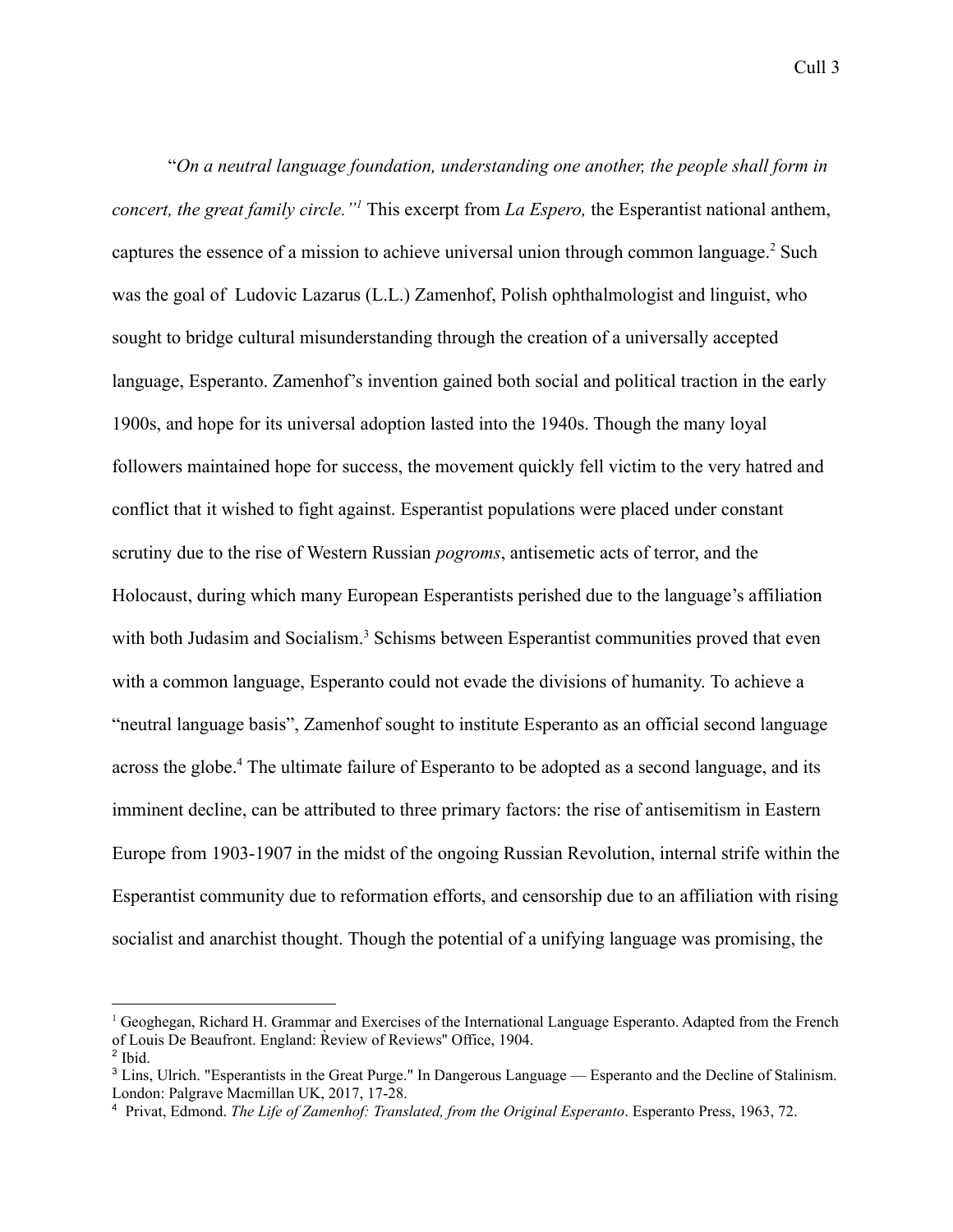downfall of Esperanto demonstrates that the mere commonality of communication is not powerful enough to resolve all hatred and conflict.

The driving force behind Epseranto's creation can be traced to L.L Zamenof's childhood years in Bialystok, Poland in the Grodno province, under hard-fisted Tsarist rule. Bialystock's population was overwhelmingly Jewish as a result of Pale of Settlement laws within Russia. These laws, established in 1791 by Cathrine II, strictly defined lines of territory in which Jewish people could settle.<sup>5</sup> Thus, within the predominantly Orthodox Christian population of the Russian Empire in the early 1860s, cities within Pale-administered territories such as Bialystock were roughly 69.8% <sup>6</sup> Jewish in population, "as compared with 4.13% for the whole Russian Empire"<sup>7</sup>. Zamenhof, in a letter to Ukrainian Esperantist Nikolai Borovko 1895, expresses "this place where I was born and spent my childhood gave the direction to all my future endeavors...In Bialystock the population consisted of four diverse elements: Russians, Poles, Germans, and Jews; each spoke a different language and was hostile to the other elements."<sup>8</sup> An early exposure to such divisions led Zamenhof toward a search for a unifying force to extend the barriers of differing tongues. "In this town, more than anywhere else, an impressionable nature feels the heavy burden of linguistic differences is the...main cause that separates the human family and divides it into conflicting groups."<sup>9</sup> In 1873, Zamenhof moved to a Jewish quarter of Warsaw, Poland, where he first began to create his language, which later became Esperanto.<sup>10</sup> Zamenhof's efforts began as a juvenile project, yet soon grew to larger ambitions despite backlash from family, who urged him to abandon his efforts and pursue ophthalmology. George Alan Connor

<sup>5</sup> *The Pale of Settlement*. Facing History and Ourselves. (n.d.). Retrieved March 20, 2022, from https://www.facinghistory.org/resource-library/image/pale-settlement

<sup>6</sup> Klibanski, Bronia. "Bialystok, Poland." *Bialystok*, www.jewishvirtuallibrary.org/bialystok.

<sup>7</sup> Boulton, Marjorie. *Zamenhof, Creator of Esperanto*. Routledge and Paul, 1960, 5.

<sup>&</sup>lt;sup>8</sup> Ibid.

<sup>&</sup>lt;sup>9</sup> Ibid.

 $10$  Ibid.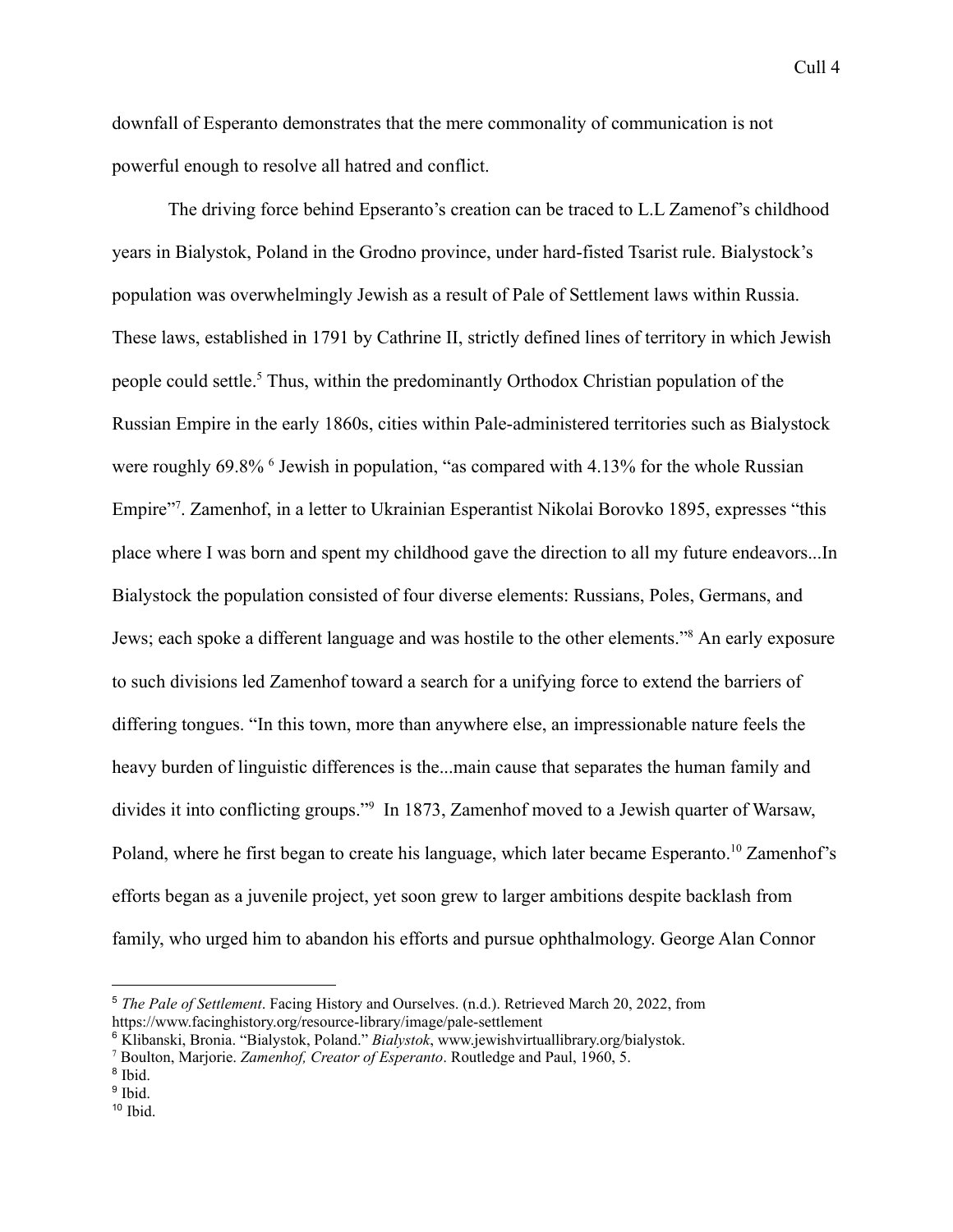(1895-1973), former officer of the Esperanto Association of North America notes in his work, *Esperanto, the World Interlanguage*, that "the necessity of working for a living wage interfered considerably with his activities for the *Lingvo Internacia*, which was soon called 'the Esperanto Language."<sup>11</sup> Nevertheless, Zamenhof remained fixated on his linguistic work and the creation of a constructed language, aiming to form a unifying force to mend the cultural chasms that dominated his childhood.

Esperanto is a constructed language, and draws from Romance and Slavic languages such as Spanish, Russian, French, and Polish, as well as Germanic languages, German and English.<sup>12</sup> Present in Eastern Europe prior to the widespread popularity of Esperanto was Volapük, a constructed language created by German Catholic priest, Johann Martin Schleyer in 1879.<sup>13</sup> Though Volapük consisted of a series of complicated grammatical rules, and was sparsely spoken even amongst enthusiasts, its mission as a unifying language and subtle popularity (evident through the existence of language clubs and Volapük publications in the late 1880s) established the precedent for the adoption of constructed languages, and their accompanying philosophies of universal union.<sup>14</sup> While Volapük's decline can in part be attributed to complex grammatical structure that rendered it impossible for the average learner, Zamenhof sought to emphasize ease and accessibility through his work, so that Esperanto could be a viable contender for universal understanding and fast-paced learning. His first text, *Unua Libro,* published in 1887, primarily expressed grammatical rules of the language. The text details sixteen core grammatical rules, including the notations that "every word is pronounced as it is spelt", and that

<sup>11</sup> Connor, George Alan. "The Genesis of Esperanto." Essay. In *Esperanto, the World Interlanguage*. South Brunswick: T. Yoseloff, 1966, 24-25.

<sup>12</sup> Connor, George Alan. *Esperanto, the World Interlanguage*. South Brunswick: T. Yoseloff, 1966, 24.

<sup>13</sup> Kamman, William F. "The Problem of a Universal Language." The Modern Language Journal 26, no. 3 (1942): 177.

<sup>14</sup> Connor, George Alan. *Esperanto, the World Interlanguage*. South Brunswick: T. Yoseloff, 1966, 19.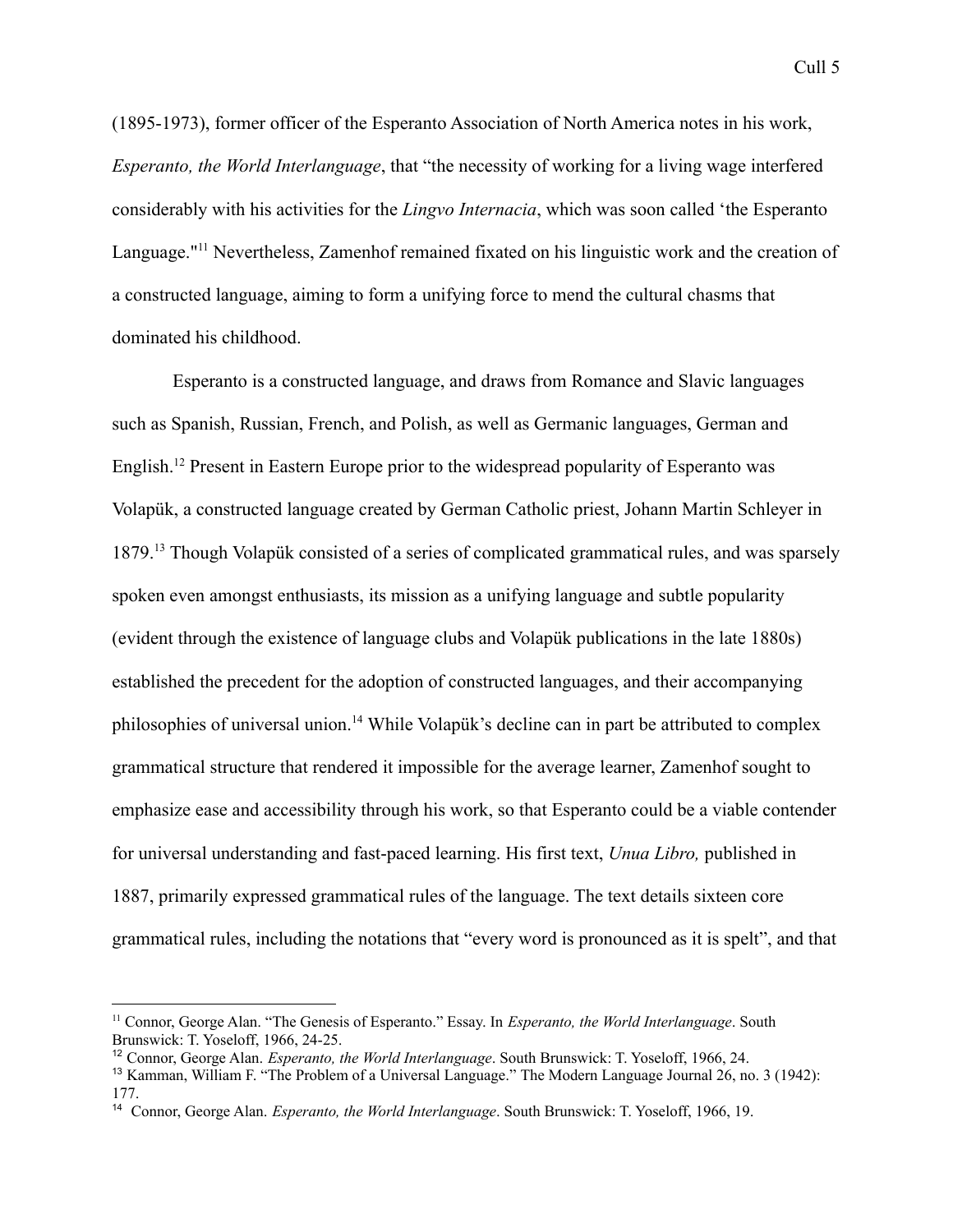"there is only one definite article, *la*, which is invariable".<sup>15</sup> Zamenhof details; "the whole language consists, not of words in different states of grammatical inflexion, but of unchangeable words…," thus providing the ease to aspiring speakers, that he notes Volapük lacked.<sup>16</sup> Eager to avoid the criticism of its predecessor, *Unua Libro* boasts "my whole grammar can be learned perfectly in one hour."<sup>17</sup> Such advertised ease allowed for Esperanto's quick rise to popularity, and Esperatnist clubs and organizations soon sprung up across Europe. <sup>18</sup>

The budding language sparked interest in countries West of its Polish origins, and "in 1889, the World Language Club of Nuremberg, Germany, abandoned the use of Volapük and rallied to Esperanto…which began the publication of a monthly magazine, *The Esperantisto.*" 19 Similar publications soon sprung into existence in France (*L' Esperantiste* , first published in 1898)<sup>20</sup>, and gained popularity amongst intellectuals and idealists alike. On August 5th, 1905, Esperantist leaders and enthusiasts gathered in Boulogne-sur-mer, France for the first World Esperanto Conference.<sup>21</sup> The conference of Boulogne established principles for the following of both language and philosophy, which established the Esperanto language as the property of society, "neither in material matters nor in moral matters."<sup>22</sup> This allowed for the evolution of the language beyond original principles, and allowed for Esperanto publications by the general public. This decree led to the publications of Esperanto poetry and literature, which expressed Esperanto's versatility and viability to skeptics. The declaration further clarified the uses of the language on a universal scale, stating that it did not mean to intrude "upon the personal life of

<sup>15</sup> Wells, J. C. (1969). *The E.U.P. concise esperanto and English dictionary*. English Universities Press, 24.

<sup>16</sup> Boulton, Marjorie. *Zamenhof, Creator of Esperanto*. Routledge and Paul, 1960, 31.

<sup>17</sup> Carus, Paul. "ESPERANTO." *The Monist* 16, no. 3 (1906): 450.

<sup>18</sup> Frey, Holly, and Tracy v Wilson. "L.L Zamenhof and the Hope of Esperanto." Episode. *Stuf You Missed in History Class*. iheartradio, March 29, 2021.

<sup>19</sup> Connor, George Alan. *Esperanto, the World Interlanguage*. South Brunswick: T. Yoseloff, 1966.

<sup>20</sup> De Beaufront, L. "Esperanto in France." *The North American Review* 184, no. 610 (1907): 520–524.

<sup>21</sup> Boulton, Marjorie. *Zamenhof, Creator of Esperanto*. Routledge and Paul, 1960.

 $22$  Ibid.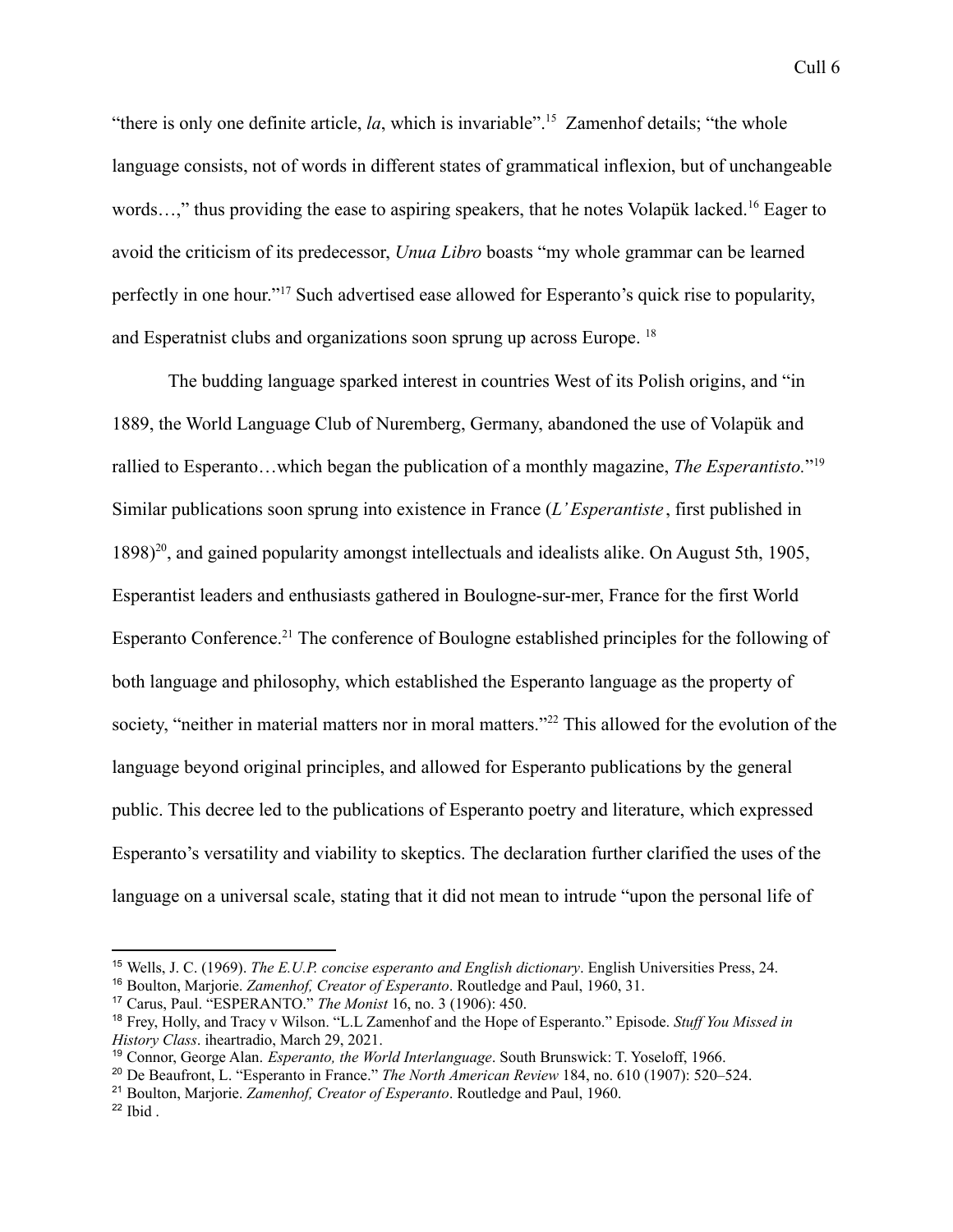peoples and in no way [aimed] to replace existing national languages."<sup>23</sup> The declaration sparked the international prospects of the language, and new organizations were soon initiated globally, including an American journal, *Amerika Esperantisto*, first published in 1906.<sup>24</sup> But while Esperanto continued to spread beyond its founding years, the language was consistently repressed by both oppressive political powers and hindered by its relationship to Judaism. Consistent battles against oppression and censorship would lay the foundations for the language to disappear from common use by the  $1940s<sup>25</sup>$  as conflict took hold both within and outside of the Esperanto community.

As previously noted in Zamenhof's inspiration for "a neutral language basis", both Jewish heritage and struggle played a large role in the foundation of Esperanto language and philosophy. Though the majority of the founding group of Esperantists were of Jewish faith,  $^{26}$ this religious affiliation would eventually lead to the rejection of the language as it spread through Western Russian territories and beyond. Russian Esperantists struggled to maintain the language amidst steadily increasing antisemitism prior to the Revolution of 1905.<sup>27</sup> As revolts broke out against the Tsarist powers of Nicholas II from 1903-1905, a series of *pogroms* followed: anti-semetic acts of terror which targeted Jewish populations of Pale Settlements of Western Russia, where Zamenhof had grown up. Robert Weinberg, author of *Pogroms, and the 1905 Revolution in Odessa*, writes that many of the ethinc tensions present in Zamenhof's childhood fueled protests from various labor movements during the Revolution of 1905. These labor protests regressed into antisemetic acts of terror, as "the growing visibility of Jews

 $23$  Ibid.

<sup>25</sup> Frey, Holly, and Tracy v Wilson. "L.L Zamenhof and the Hope of Esperanto." Episode. *Stuf You Missed in History Class*. iheartradio, March 29, 2021. <sup>24</sup> Connor, George Alan. *Esperanto, the World Interlanguage*. South Brunswick: T. Yoseloff, 1966, 26.

<sup>26</sup> Lins, Ulrich. "Esperantists in the Great Purge." In Dangerous Language — Esperanto and the Decline of Stalinism. London: Palgrave Macmillan UK, 2017, 22.

<sup>27</sup> Dillon, E. J. "The Esperanto Movement in Russia." *The North American Review* 185, no. 617 (1907).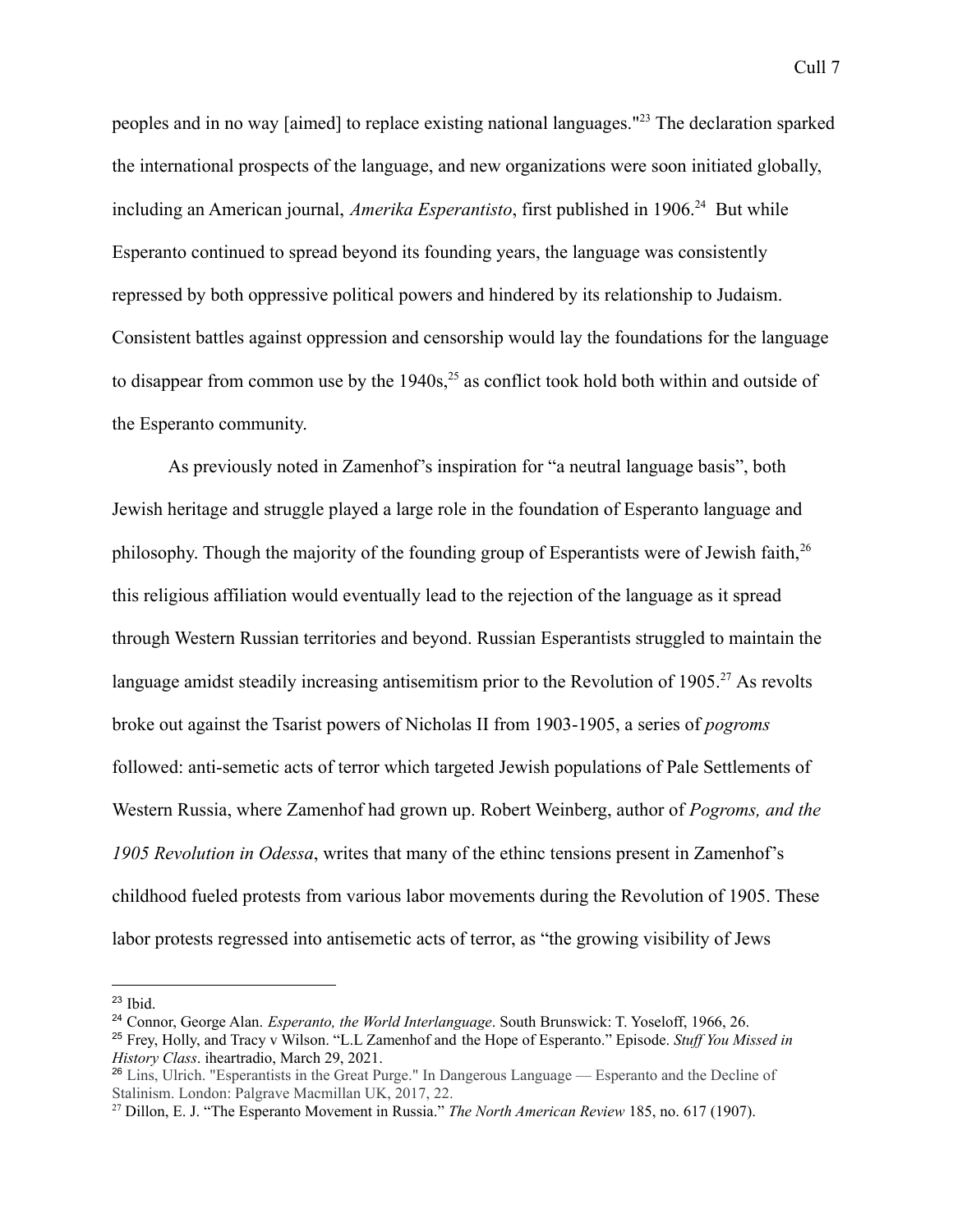enhanced the predisposition of Russians to blame Jews for their difficulties."<sup>28</sup> While pogroms initiated by protesters killed Jewish populations by the hundreds, the opposing Tsarist government did nothing to stop the abuses. In the impending revolution, the attacks acted as a distraction against the political unrest, as both sides could lay blame on a common enemy: rising Jewish populations.<sup>29</sup> Edmond Privat, author of *The Life of Zamenhof*, notes that the government utilized ethnic tensions in Western territories to quell rising political unrest. Depicting the tactics used by the Russian government, he states; "the so-called 'Black Hand,' a branch of police designed for this work, sent gangs of men to…stir up pogroms…"<sup>30</sup> These police groups did not hesitate to disrupt Jewish communities. "Soon were heard the smashing of shops, pillage, and butchery."<sup>31</sup> Early violence against Jewish populations negatively impacted the Esperantist mission, as the majority of Russian Esperantists of the time were of Jewish faith.

Anti-Jewish sentiment manifested itself both in and outside of the Esperantist community, through efforts to separate the language from its Jewish theory and philosophy, or Esperantism, which began in the 1890s. The reformation was pioneered by Louis de Beaufront, a French linguist, and member of the French Esperanto Association. Esperanto reformation efforts were in part driven by rising anti Jewish sentiments in France following the Dreyfus affair  $(1894-1906)$ ,<sup>32</sup> an ongoing publicized case concerning Alfred Dreyfus, a Jewish member of the French army who was falsely accused of treason in 1894. Marjorie Boulton, author of *Zamenhof, Creator of Esperanto*, notes that this scandal divided many leaders of the French Esperanto movement.

<sup>28</sup> Weinberg, Robert. "Workers, Pogroms, and the 1905 Revolution in Odessa." *The Russian Review* 46, no. 1 (1987): 55.

<sup>29</sup> Weinberg, Robert. "Workers, Pogroms, and the 1905 Revolution in Odessa." *The Russian Review* 46, no. 1 (1987): 53–75. https://doi.org/10.2307/130048.

<sup>30</sup> Privat, Edmond. Essay. In *The Life of Zamenhof: Translated, from the Original Esperanto*. Oakville, Ont: Esperanto Press, 1963. 63-64.

 $31$  Ibid.

<sup>32</sup> "The Dreyfus Case." *Harvard Law Review* 13, no. 3 (1899): 214–215.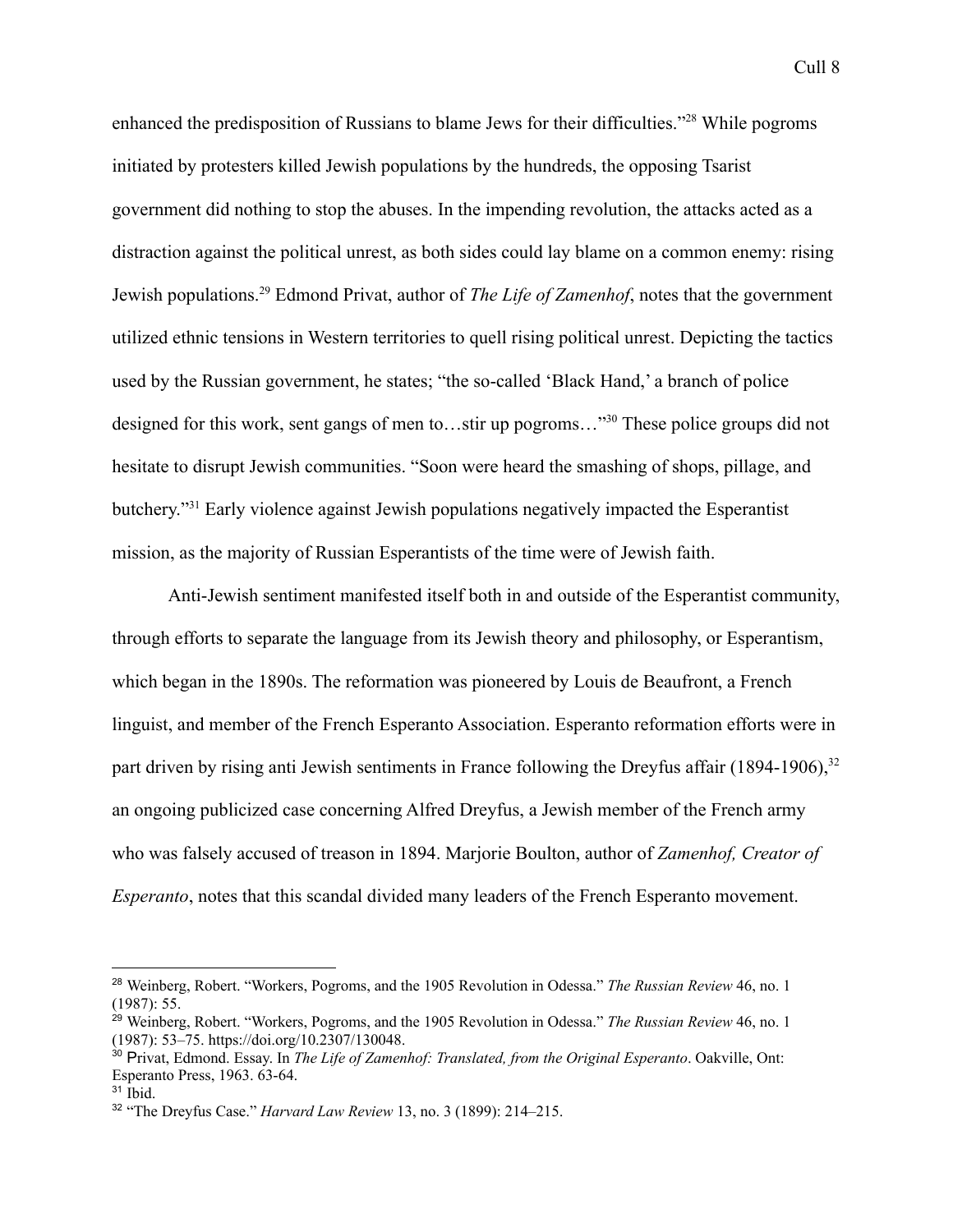Beaufront was "anti-Dreyfus"<sup>33</sup> and advocated for the removal of religious association in Zamenhof's work in order to promote the success of the language on a purely practical basis. Instead, the success of Esperanto in France was based on the removal of Jewish relations; "the most fatal mistake that Zamenhof could have made in France was to let people know that he was a Jew."<sup>34</sup> The birth of reformed Esperanto strove to promote its practical purposes such as its use in international relations and business agreements. In later years, antisemitism would further contribute to criticisms of Esperanto. In his 1924 work, *Mein Kamph*, Adolf Hitler acknowledges Esperanto as an instrument for world domination by Jewish peoples.

*"*As long as the Jew has not become the master of the other peoples, he must speak their languages for better or for worse, but as soon as these were his servants, they would all have to learn a universal language, So that by this means too Judaism could rule them more easily!*" 35*

Thus, early distaste of Esperanto's ties to Judaism foreshadowed future discrimination, which would lead to the mass decrease in Esperantist population due to the Holocaust. The early presence of antisemitism both in and outside of the Esperantist movement led to death, destruction, and the imminent decline of the language due to schisms that would occur due to the separation of Esperantist language from philosophy.

The messages of universal equality promoted by Esperanto caught the attention of political reformers in Western Russia. The language sparked the interest of anarchists and leaders of other movements against the Tsardom. Thus, Esperanto's initial growth was

<sup>33</sup> Boulton, Marjorie. "Division in France." Essay. In *Zamenhof, Creator of Esperanto*. London: Routledge and Paul, 1960. 65.

<sup>&</sup>lt;sup>35</sup> Lins, Ulrich. "Esperantists in the Great Purge." In Dangerous Language — Esperanto and the Decline of Stalinism. London: Palgrave Macmillan UK, 2017: 27. <sup>34</sup> Boulton, Marjorie. "Triumph." Essay. In *Zamenhof, Creator of Esperanto*. London: Routledge and Paul, 1960. 77.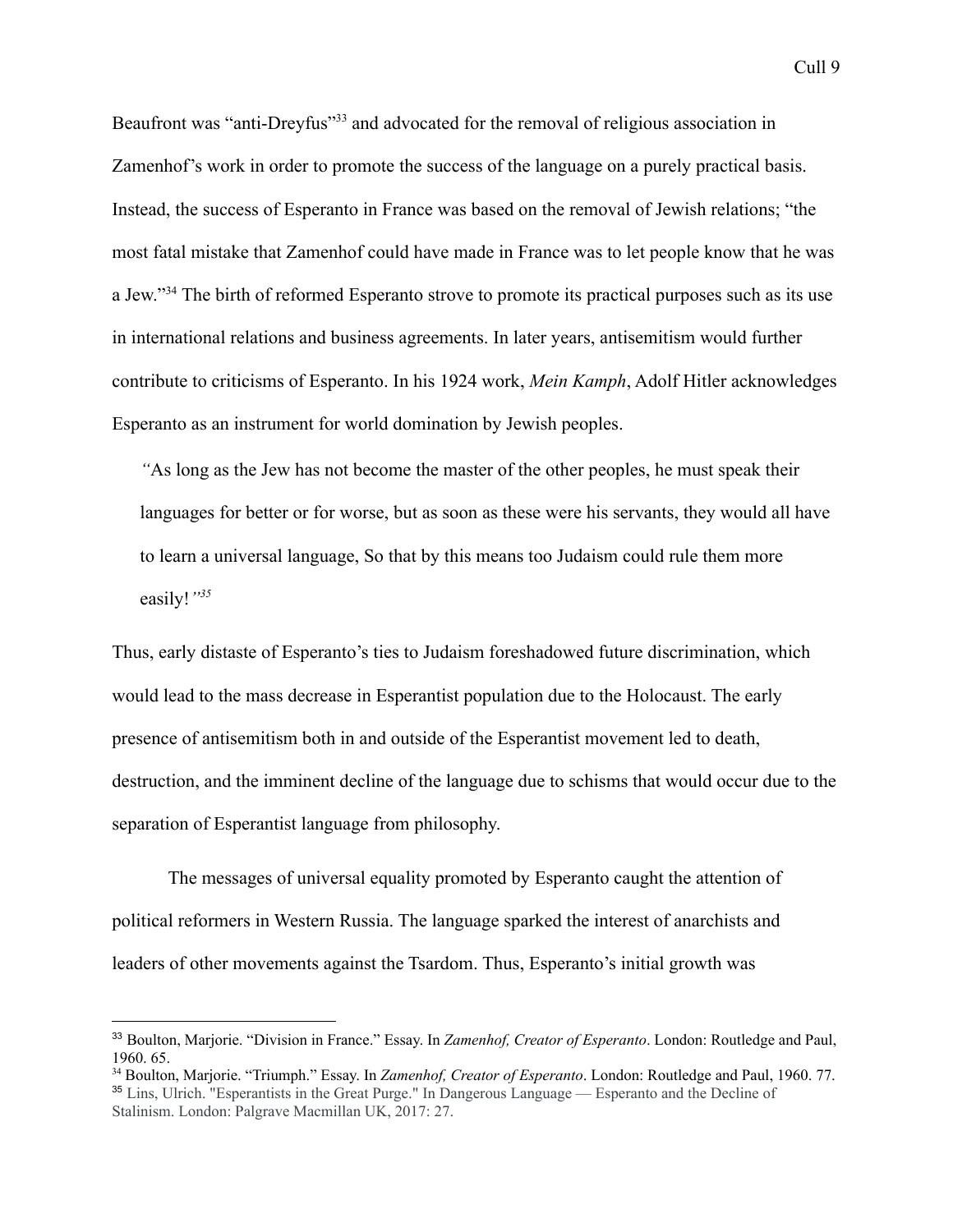suppressed by the Tsarist government which was eager to stamp out all opposing threats of revolution in the early 1900s.<sup>36</sup> Zamenhof had struggled to spread his language amidst heavy censorship in 1880s Russia. The censorship of Esperantist publications was lifted in the late 1890s, yet was reinstated due to an affiliation with Russian writer Count Leo Tolstoy and his anarchist beliefs.<sup>37</sup> In 1889, Tolstoy expressed support for Zamenhof's mission. Urlich Lins notes in *The Dangerous Language—Esperanto Under Hitler and Stalin*, that "Russian Esperantists bore a distinct resemblance to the disciples of Leo Tolstoy—that is, to people who advocated non-violent resistance to wrongdoing by creative individuals equipped with a sense of religious responsibility."<sup>38</sup> In 1894, Tolstoy partnered with Zamenhof's journal, *Esperantisto*. Zamenhof published Tolstoy's letter of support, and in turn, Tolstoy allowed the translation of several of his works into the new language. Tolstoy was granted his own column in the journal, titled *Reason and Religion*. <sup>39</sup> Lins states that the messages within this column were "anti-authoritarian," and though a partnership with Tolstolian followers bonded two movements for international union, it saw devastating results. "In April 1895, the publication of Tolstoy's 'Reason and Religion' caused the censor to prohibit the further entry of the journal *Esperantisto* into Russia."<sup>40</sup> This resulted in a significant loss of membership for the publication, as strict censors for Esperantist publications lasted until 1905. While Russian Esperantists were some of the first to accept the language, the authoritarian government created many obstacles to learning and supporting Esperantism.

<sup>37</sup> Lins, Ulrich. "Esperantists in the Great Purge." In Dangerous Language — Esperanto and the Decline of Stalinism, . London: Palgrave Macmillan UK, 2017, 24. <sup>36</sup> Dillon, E. J. "The Esperanto Movement in Russia." *The North American Review* 185, no. 617 (1907): 406.

<sup>38</sup> Lins, Ulrich. "Birth Pangs: The Tsarist Censor." Essay. In *Dangerous Language -- Esperanto and the Decline of Stalinism*. London: Palgrave Macmillan UK, 2017, 14-15.

 $39$  Ibid.

 $40$  Ibid.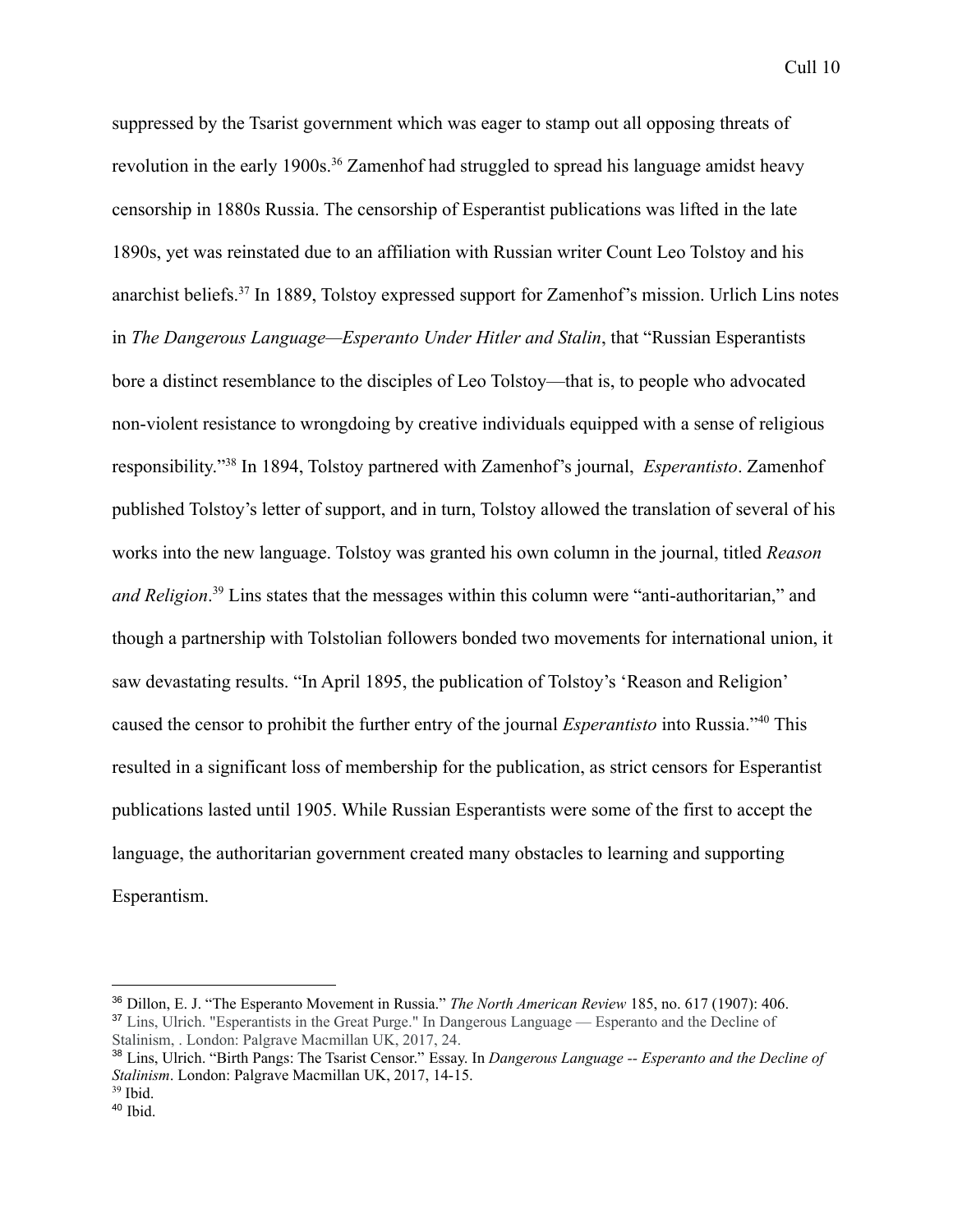In the early 1900s, Esperantists continued to spread the language despite strict censorship by the Russian government. The language's message of unity presented a threat to the Tsardom, which relied on the individualized sects of class and ethnicity to prevent uprising.<sup>41</sup> Russian Esperantist organizations struggled to publish works amidst censorship by the Tsarist government of Nicholas II. Emilie Johnson Dillon, an Irish journalist who integrated himself within the Russian social circles of Tolstoy and Zamenhof, remarks on the nature of Tsarist censorship in 1907: "In a world where heterographs and typing machines are sold with more precaution than guns and pistols, a language in order to facilitate communications between the peoples of different tongues would naturally be treated as an invention of the Evil One." <sup>42</sup> Dillion further notes the consequences of the lack of available material for those interested in studying the Esperanto language, stating that "regarding the language as a means for hatching conspiracies against the autocracy, the Committee of Censure refused to permit Esperantist works to be printed in Russia or to be imported from abroad."<sup>43</sup> This censorship reflected the government's rejection of up-and-coming political ideals which promoted class equality within the Tsardom. "The arts of peace rarely flourish in wartime; and the Esperantist propaganda is eminently a work of peace..."<sup>44</sup>. Though this core message of unity struggled to thrive in the Russian Revolution of 1905, it would later gain popularity among socialists during the Revolution of 1917.<sup>45</sup> However, this popularity within Bolshevick Russia later marked Esperanto as a language affiliated with communism.<sup>46</sup> The early censorship of Esperantist work demonstrates a pattern that would continue throughout Esperanto's rise and fall in popularity in

<sup>41</sup> Privat, Edmond. Essay. In *The Life of Zamenhof: Translated, from the Original Esperanto*, 63–64. Oakville, Ont: Esperanto Press, 1963.

<sup>43</sup> Ibid. <sup>42</sup> Dillon, E. J. "The Esperanto Movement in Russia." *The North American Review* 185, no. 617 (1907): 406.

<sup>44</sup> Ibid.

<sup>45</sup> "Triumph and Tragedy: Esperanto and the Russian Revolution." European studies blog. Accessed December 20, 2021.

<sup>46</sup> Ibid.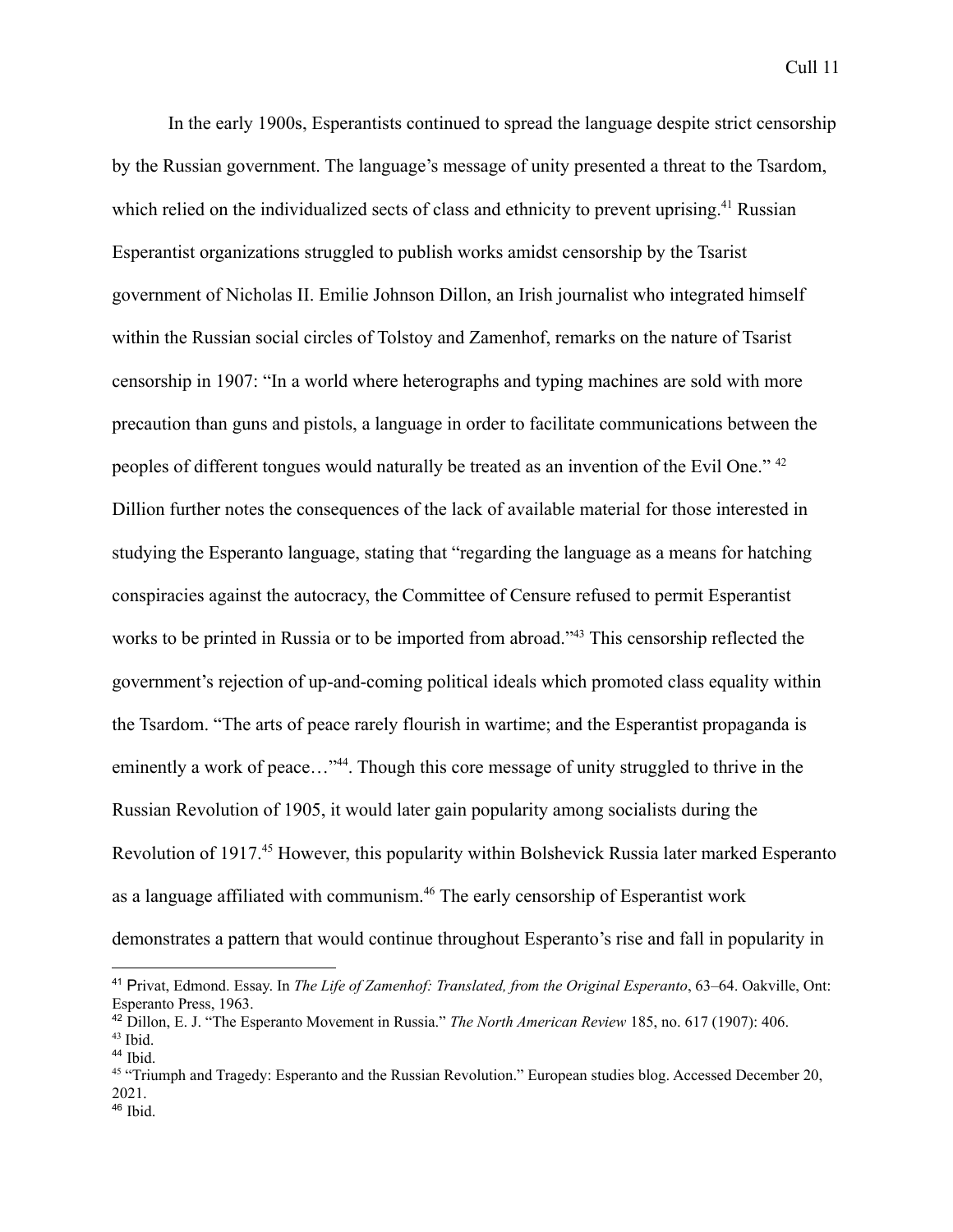the first half of the 20th century. While Zamenhof's ideals of unity and equality would appeal to political reformers, it would consistently face scrutiny from authoritarian and facist governments, from the rule of Nicholas II to Stalin.

While Esperanto faced hardship due to authoritarian governments and antisemitism in Russia and France, it was met with further challenges within the language community itself. Seen through De Beaufront's support of an Esperantist reformation, many Esperantist groups supported differing ideas regarding the purpose of the language. These opinions lead to schisms within the larger Esperanto community in the early 1900s. Such divisions negatively impacted the common goal of universal adoption, as smaller, separated, groups lacked the power of a unified movement in the effort to fight for international use. As Esperanto spread beyond Eastern Russia, various clubs formed their own unique ideas about both philosophy and language, many hoping to form separate rules for the language on a national basis, which led to the clash of groups on multiple accounts. From its creation, Esperanto had faced criticism for grammatical rules which, despite their intended simplicity, were deemed confusing for containing unique words which strayed too far from the ties to preexisting natural languages, confusing new learners.<sup>47</sup> With the reformation of grammar came the reformation of philosophy. As previously noted, many French Esperantists wished to separate Zamenhof's philosophies and pleas for universal harmony from the practical language itself. Zamenhof, not one to accept such criticism, retaliated, and continued to preach the unifying goal of his language, which he called *interna ideo*. <sup>48</sup> This is evident in a speech made by Zamenhof at the Geneva Conference of 1906: "Unfortunately of late there have been some voices in the Esperanto movement saying 'Esperanto is only a language; avoid even privately connecting it with any kind of idea…'" <sup>49</sup> .

<sup>47</sup> Jespersen, Otto. "International Language." Science 31, no. 786 (1910): 109–12.

 $49$  Ibid. <sup>48</sup> Boulton, Marjorie. "Geneva." Essay. In *Zamenhof, Creator of Esperanto*, 109. London: Routledge and Paul, 1960.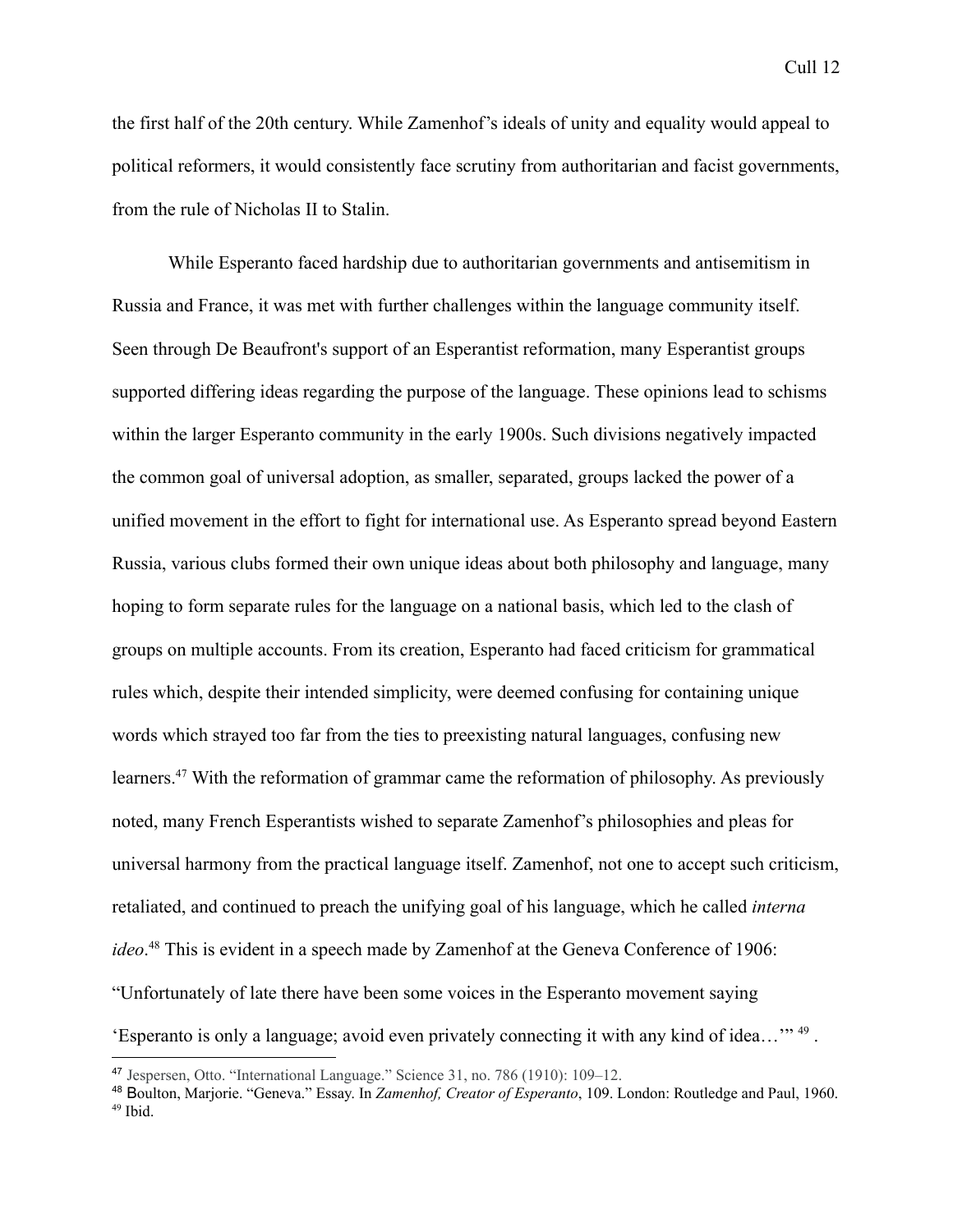Cull 13

Zamenhof continues to note the consequences of separationist efforts, and their betrayal to the founding message of Esperanto, stating, "with that Esperanto, which must serve only for commercial and practical purposes, we want nothing in common"! <sup>50</sup> The result? Two separate missions which advocated for the spread of Esperanto. As further debates within the communities occurred, Esperantists continued to divide on the basis of nationality and grammatical revision. Though some of these separate communities grew significant followings in their separate entities, divisions devastated the common fight for an international language, which could have been strengthened by a sole leading group.

Amidst Zamenhof's criticism of the neglect of *interna ideo*, many Esperanto reformists turned to create adaptations of the language with refined grammar and simplicity. The most notable of these new languages was Ido (derived from the Esperanto word for "offspring", *idoj*).<sup>51</sup> Ido was pioneered by members of the French Esperanto Association, Louis De Beaufront and Louis Couturat in 1907. <sup>52</sup> The creation of Ido drew some skeptical Esperantists to the idea of reformation, and the language quickly rose in popularity. Danish linguist and Idist Otto Jeperson notes in his 1910 work, *The International Language*, "Ido certainly gained more followers in the first twelve months of its existence than Esperanto in the first twelve years of its life."<sup>53</sup> The creation of Ido highlighted many of the structural issues of the Esperanto language. The concerns raised by Idists challenged Esperanto's ability to take the world stage as a language that was easy to adopt by all peoples. The division of Idists and Esperantists was one of many schisms within the Esperantist community. After the creation of Ido, several other reformation

<sup>50</sup> Ibid.

<sup>51</sup> Jespersen, Otto. "International Language." Science 31, no. 786 (1910): 110.

<sup>52</sup> "History of the International Language Ido." History of the international language ido. Accessed December 20, 2021.

<sup>53</sup> Jespersen, Otto. "International Language." Science 31, no. 786 (1910): 109.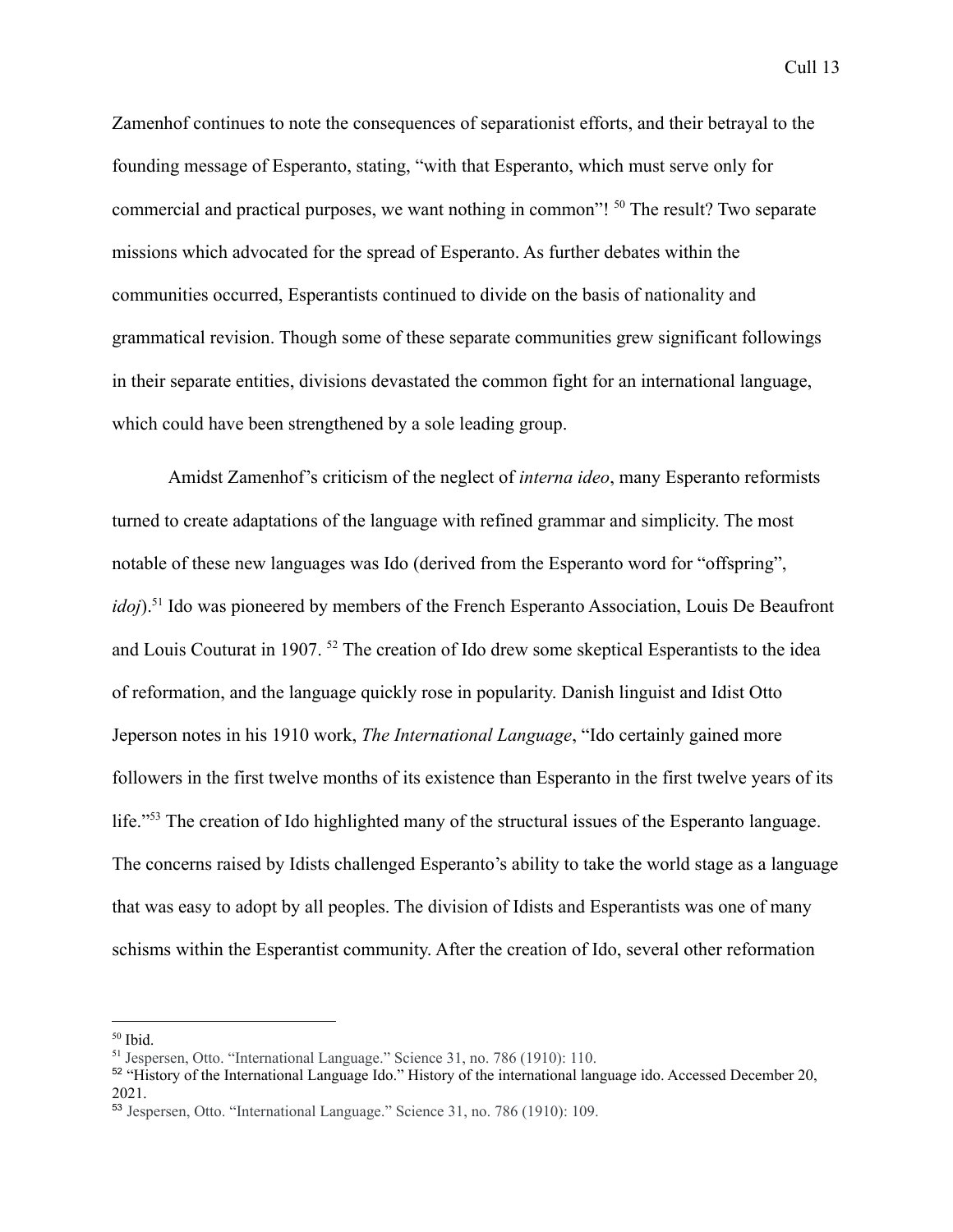efforts, such as *Esperantido*, and *Esperanto II,* emerged.<sup>54</sup> A 1908 edition of the *British Medical Journal* depicts the conversion of Esperantists to reformation efforts, and states "there are so many other attempted reforms…In all probability Esperanto as at present constituted will soon be buried in the ashes of oblivion..."<sup>55</sup> In addition to practical uses, Idists noted that their language was easier to print than Esperanto, which contained a series of accents and specific characters which were unique to the language, and tedious to implement into literature and textbooks. Ido had essentially "fixed" Esperanto, and brought its imperfections to public light.

An edition of the *Scientific American* from June 18th, 1910, addresses the misunderstanding of Idist aims within Epserantist communities. "Some of our Esperantist friends have misunderstood the purpose of the commission, and do not fully realize the scope of the improvement which has been effected…"<sup>56</sup> The paper then notes the criticisms of Jeperson, who describes the various downfalls of Esperanto, including grammar that is "impractical" and "difficult to remember.'' Jeperson further argues against Ido in his work *International Language*, in 1910. He states, "I am optimist enough to believe that the present tactics of many Epserantists will soon cease...No great invention, no scientific discovery, ever sprang into the world fullfledged... Yet we are to believe that Dr. Zamenhof's invention of 1887 stands in no need of improvement in its final elements…"<sup>57</sup> Jeperson's harsh words to the Esperantist community reflect the animosity that grew between conflicting groups as the language continued to develop. Though Esperanto populations were not largely impacted by this schism, Alan notes "This so-called perfection was only a further complication, which has developed the delay of Esperanto by causing confusion in the public mind." Though Esperantist communities continued to further

 $54$  Ibid.

<sup>55</sup>Horseman, Fredk. "Ido, Esperanto." *The British Medical Journal* 2, no. 2497 (1908): 1472.

<sup>56</sup> "Esperanto and Ido." *Scientific American* 102, no. 25 (1910): 498.

<sup>57</sup> Jespersen, Otto. "International Language." Science 31, no. 786 (1910): 111.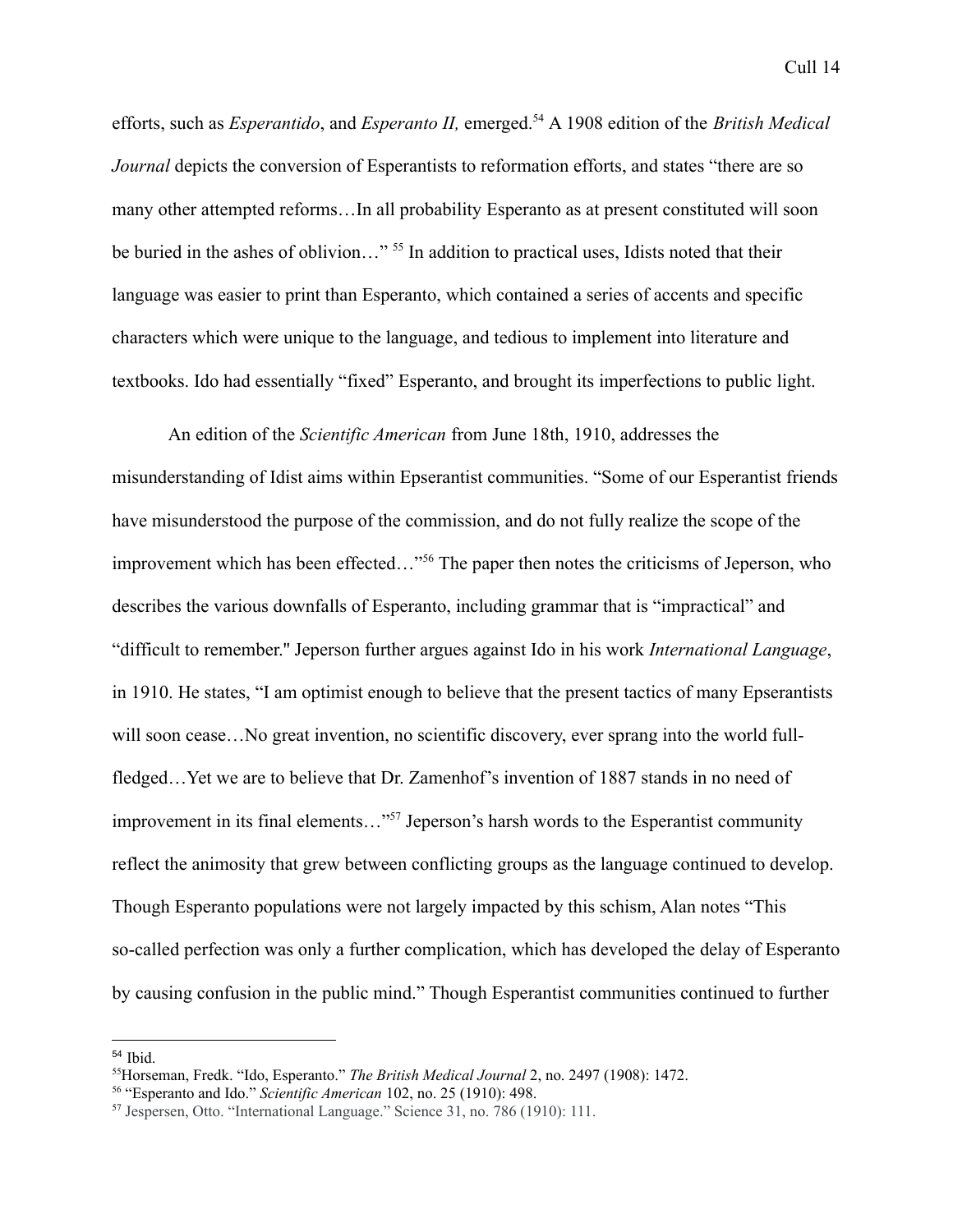Cull 15

their missions of a neutral language under the *interna ideo*, the divisions of Ido and other reformation efforts had made their mark, and what was once a united fight for common language had been broken. Smaller groups lacked the power of unity which a large union could have held. This is perhaps a contributing factor to Esperanto's decline, as the language struggled to overcome the continuous divisions of varying Esperantist groups and ideas.

Esperanto is a language of resilience and hope. While pogroms and censorship harmed both the lives and work of Esperantists in Western Russia from in the early 1900s, the language continued to gain an overwhelming support by those oppressed, many of them of targeted Jewish populations. In his work *Dangerous Language, Esperanto under Hitler and Stalin*, German historian and Esperantist Urlich Lins expresses, "although Zamenhof had put Esperanto at the service of everyone, regardless of national or social background, and did not explicitly work for the support of the powerless, it was precisely these people who felt themselves specially called."<sup>58</sup> The language would continue to act as a beacon of hope for the oppressed, and prospect for unity amidst hatred and bigotry.

Despite repression, Esperantist organizations continued to grow across the globe and continued to thrive well into the 1930s until the rise of facist powers in Russian and Germany wiped out large portions of the Esperanto populus. These powers even made direct orders to murder all living descendants of Dr. Zamenhof, who himself had perished in 1917.<sup>59</sup> Early struggles within the Esperantist movement did not kill the progression of the language. Rather, early internal conflict, antisemitism, and censorship would set a precedent for continuing

<sup>59</sup> Ibid. <sup>58</sup> Lins, Ulrich. "Esperantists in the Great Purge." In Dangerous Language — Esperanto and the Decline of Stalinism. London: Palgrave Macmillan UK, 2017, 22.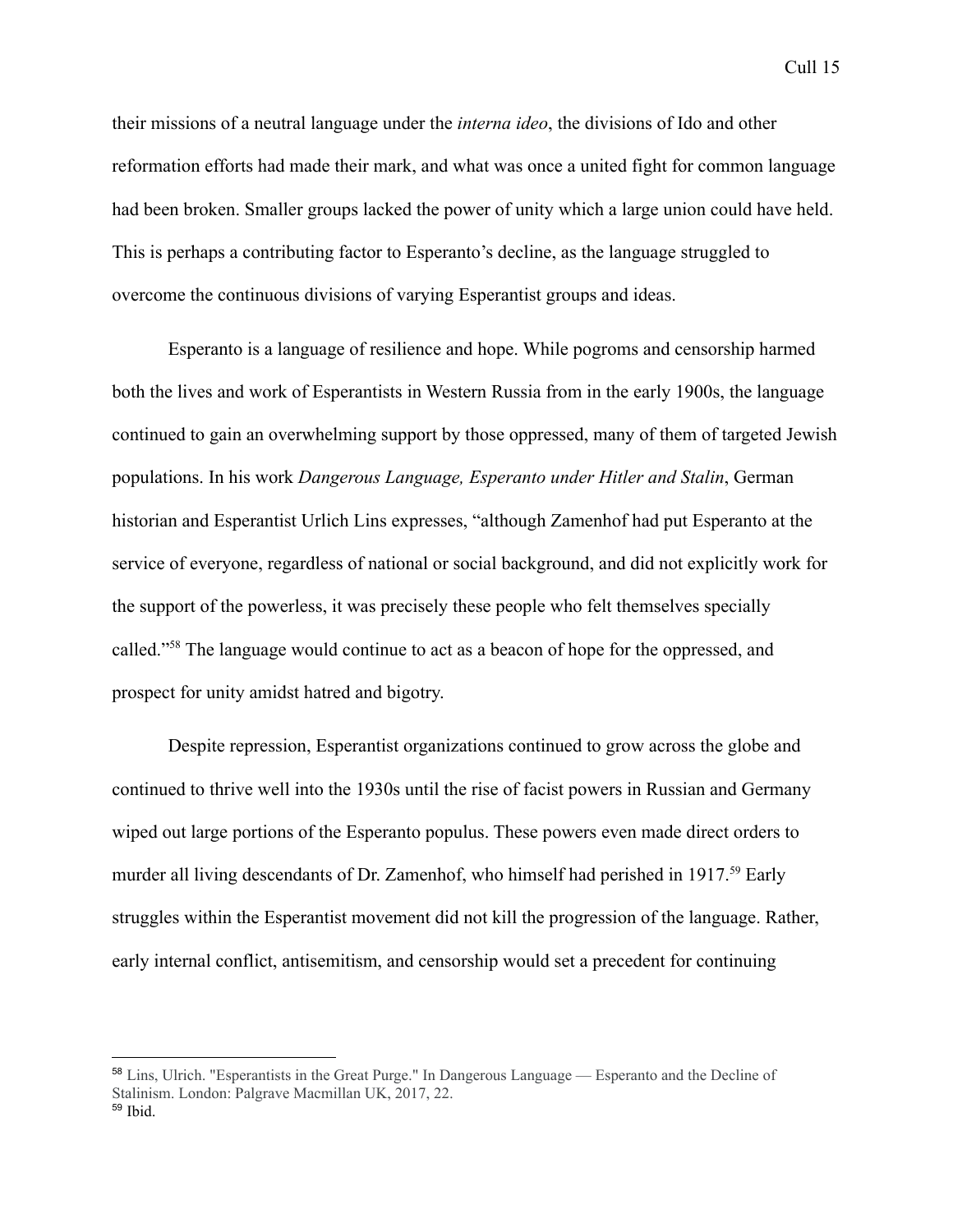struggles of the language in the years to come, which would lead to a decline in population by the end of the 1940s.

Though Esperanto continued to thrive in practical use (as encouraged by French reformers), the hope for intercultural understanding remained, and continued to develop with the progression of the 20th century. These efforts are evident in the United States, where Esperanto was proposed to be taught in schools to bridge racial tensions in the 1920s. William Pickens (1881-1954), a renowned Black journalist and Esperantist, writes on the possibilities of Esperanto to create racial harmony within the United States in 1921. "Second, to further the cause of international peace and brotherhood. Except color, there is no greater bar to sympathy and communication among men than a difference in language." <sup>60</sup> Pickens, who wrote on the reformation of education to teach Black history and liberation, notes that a common language could benefit the whole of the nation, and uplift Black populations. Schisms within the Esperantist community in the early 1900s demonstrate that even common language cannot prevent hatred and bigotry from taking root. Yet as Esperanto begins to make a return to the 21st century, its use to unify new political and social divisions is not unappealing.

In recent years, Esperanto has made a surprising comeback. Online language education applications such as *Duolingo* and *Learnu!*, have recently added Esperanto to their curriculum, bringing a new generation of learners to the "world interlanguage". According to the Esperanto League of America, Esperantist clubs have been established in all 50 states, in addition to thriving communities worldwide, in countries from Brazil to China. <sup>61</sup> Though there are no exact records of the current number of Esperanto speakers, it is estimated that there are at least 100,000

<sup>60</sup> Pickens, William. "Esperanto: The New International Language ." Accessed December 20, 2021.

<sup>&</sup>lt;sup>61</sup> "Esperanto USA, Groups ." *[Esperanto-USA]*, https://ttt.esperanto-usa.org/eusa/en.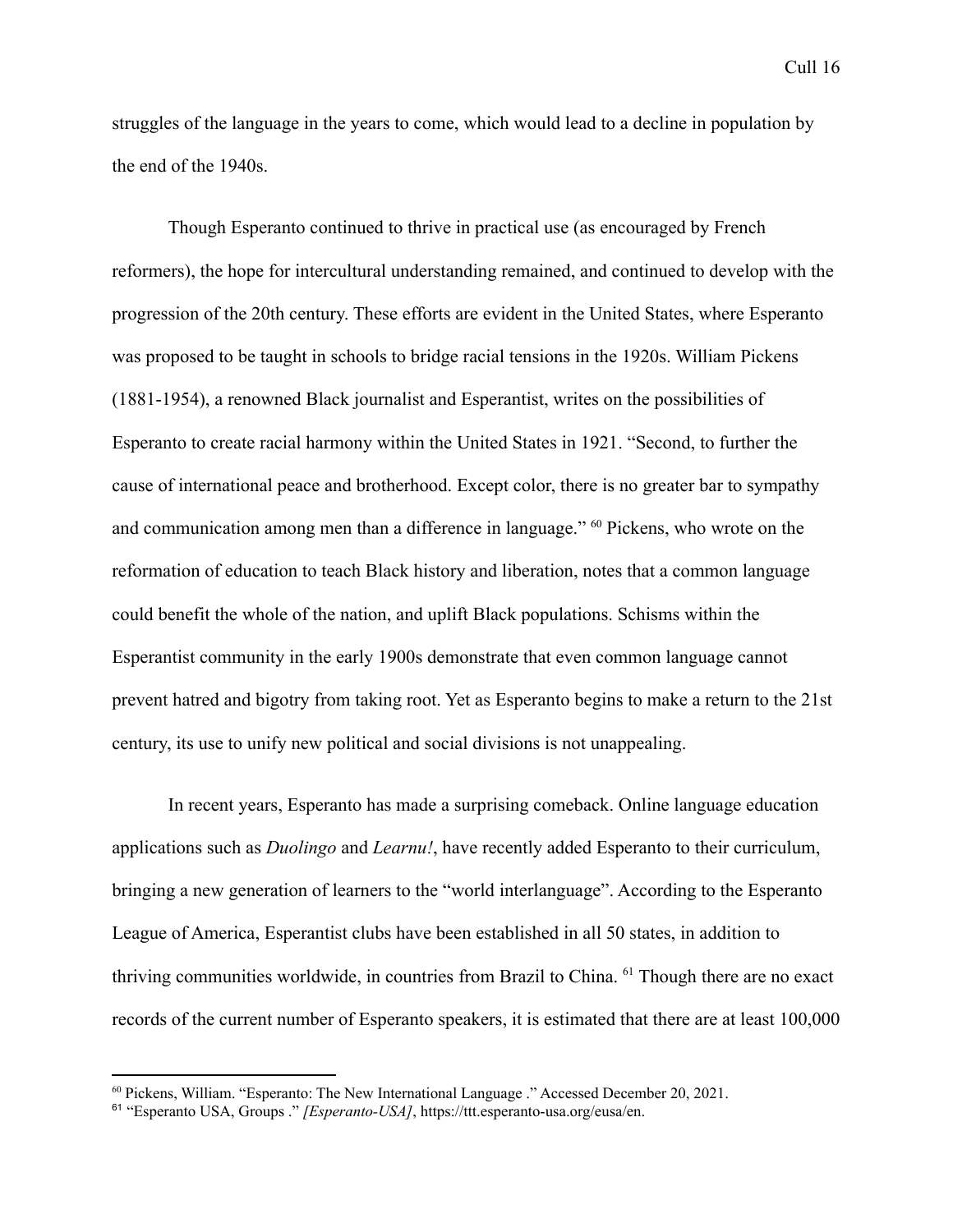worldwide, and over 1.1 million new speakers who have explored the language through online platforms.<sup>62</sup> But while grammar rules and vocabulary lessons are readily available online, platforms lack information regarding Esperanto's history, mission, and philosophy. <sup>63</sup> Advocates for *interna ideo* would argue that this lack of philosophy in modern education is counterproductive to the spread of unity for which the Esperanto language stands. Perhaps with the integration of both original Esperanto philosophies and texts with modern resources, Esperanto will make a triumphant return to popularity, and help break down current racial and political conflicts as William Pickens once hoped. While the language of Esperanto is not likely to gain mass popularity in present day America, one can hope that the core values of language will live on into the future, and that while conflicts may not cease to exist, Zamenhof's original message of peace and equality will continue to shine for generations to come.

<sup>62</sup> Frey, Holly, and Tracy v Wilson. "L.L Zamenhof and the Hope of Esperanto." Episode. *Stuf You Missed in History Class*. iheartradio, March 29, 2021.

<sup>63</sup> Frey, Holly, and Tracy v Wilson. "L.L Zamenhof and the Hope of Esperanto." Episode. *Stuf You Missed in History Class*. iheartradio, March 29, 2021.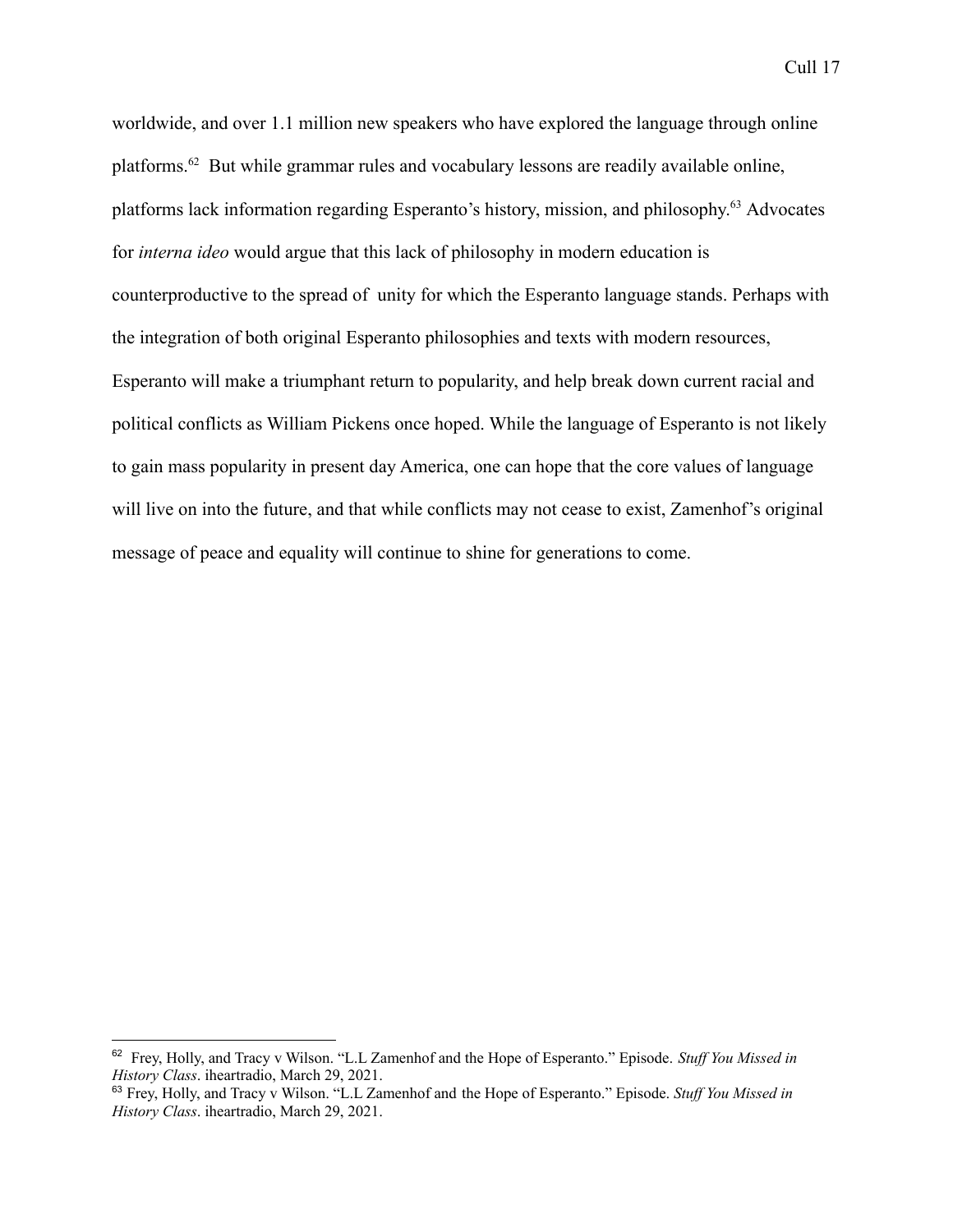## Cull 18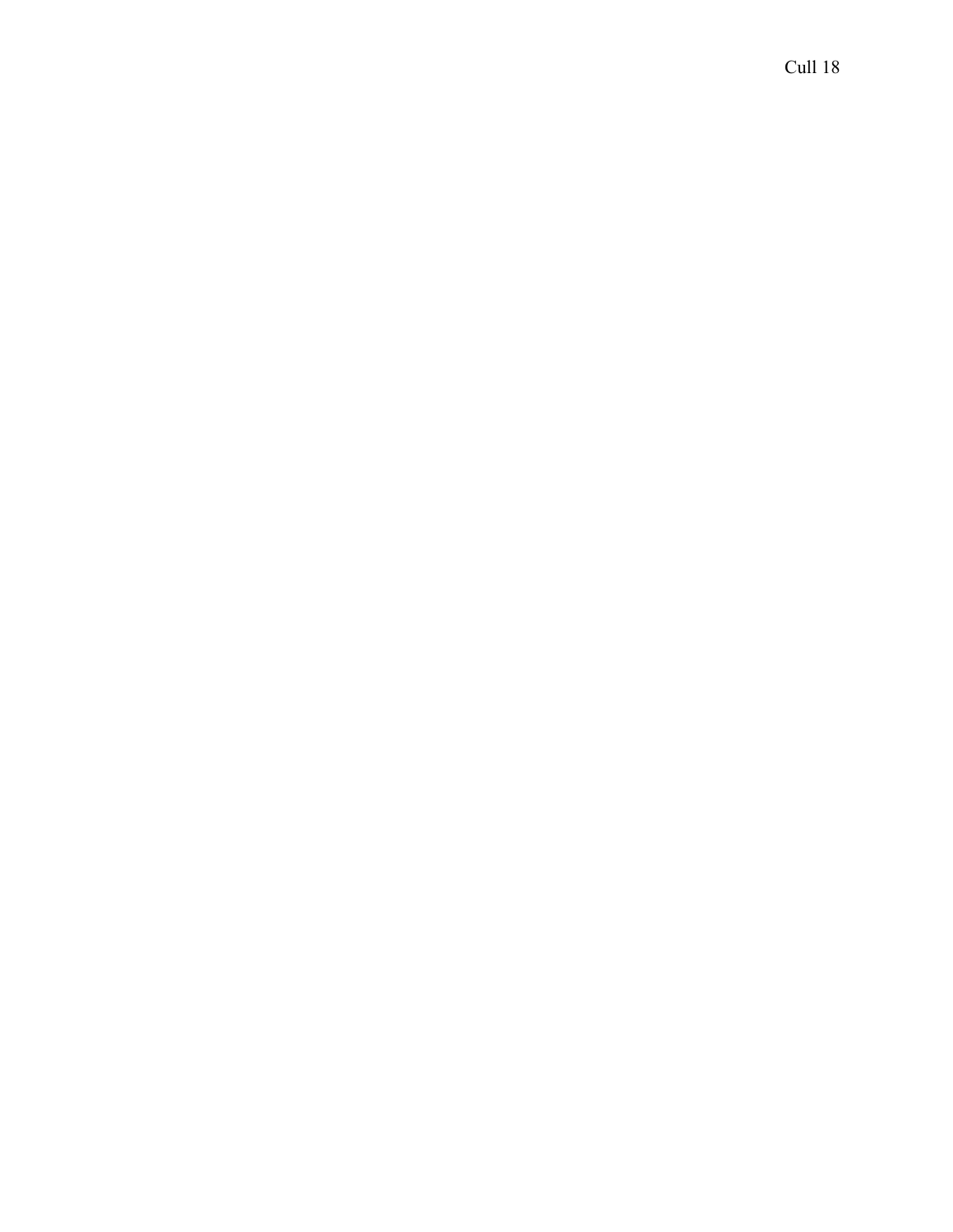## Bibliography

Boulton, Marjorie. *Zamenhof, Creator of Esperanto*. Routledge and Paul, 1960.

- Carus, Paul. "ESPERANTO." *The Monist* 16, no. 3 (1906): 450–55. http://www.jstor.org/stable/27899669.
- De Beaufront, L. "Esperanto in France." *The North American Review* 184, no. 610 (1907): 520–24. http://www.jstor.org/stable/25105810.
- Dillon, E. J. "The Esperanto Movement in Russia." *The North American Review* 185, no. 617 (1907): 403–9. [http://www.jstor.org/stable/2510](http://www.jstor.org/stable/25105910)
- "The Dreyfus Case." *Harvard Law Review* 13, no. 3 (1899): 214–15. https://doi.org/10.2307/1322585.

"Esperanto and Ido." *Scientific American* 102, no. 25 (1910): 498–498. [http://www.jstor.org](http://www.jstor.org/stable/26038617)

"Esperanto USA, Groups ." *[Esperanto-USA]*, https://ttt.esperanto-usa.org/eusa/en.

- Frey, Holly, and Tracy v Wilson. "L.L Zamenhof and the Hope of Esperanto." Episode. *Stuff You Missed in History Class*. iheartradio, March 29, 2021.
- Geoghegan, Richard H. *Grammar and Exercises of the International Language Esperanto.* Adapted from the French of Louis De Beaufront. England: R̀eview of Reviews'' Office, 1904.
- Horseman, Fredk. "Ido, Esperanto." *The British Medical Journal* 2, no. 2497 (1908): 1472–1472. <http://www.jstor.org/stable/25279777>.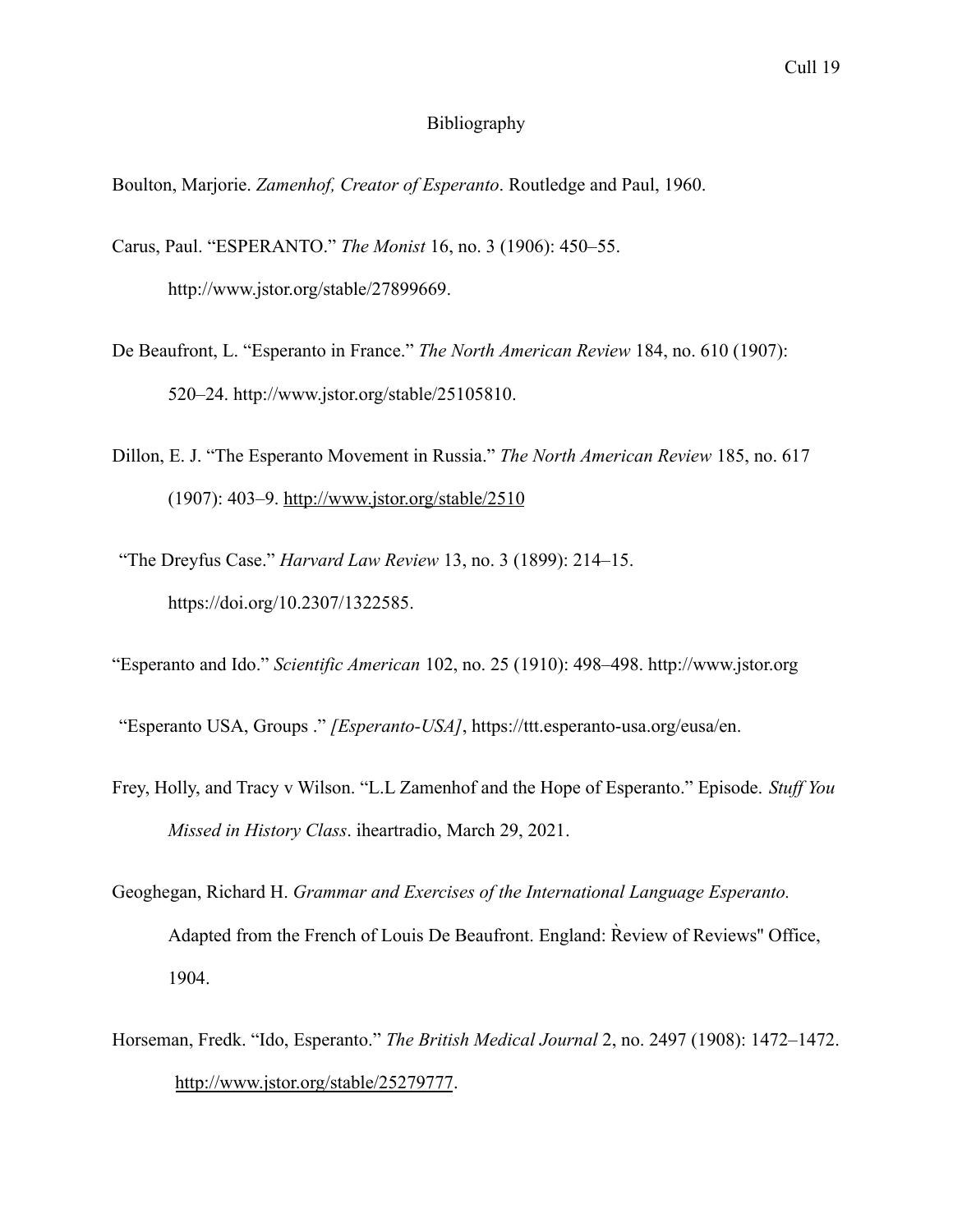- Israel, Nico. "Esperantic Modernism: Joyce, Universal Language, and Political Gesture." Modernism/modernity (Baltimore, Md.) 24, no. 1 (2017): 1-21.
- Jespersen, Otto. "International Language." *Science* 31, no. 786 (1910): 109–12. [http://www.jstor.org/stable/1636174.](http://www.jstor.org/stable/1636174)
- Kamman, William F. "The Problem of a Universal Language." *The Modern Language* Journal 26, no. 3 (1942): 177–82. <https://doi.org/10.2307/317496>.

Klibanski, Bronia. "Bialystok, Poland." *Bialystok*, www.jewishvirtuallibrary.org/bialystok.

- Lins, Ulrich. "Esperantists in the Great Purge." *In Dangerous Language Esperanto and the Decline of Stalinism,* 17-28. London: Palgrave Macmillan UK, 2017..
- Lambroza, Shlomo. "The Tsarist Government and the Pogroms of 1903-06." *Modern Judaism* 7, no. 3 (1987): 287–96. http://www.jstor.org/stable/1396423.
- Mullarney, Máire, *Everyone's Own Language* (Ireland, 1999) 188 p.; orig. *Esperanto for Hope* (Dublin: Poolbeg, 1989) 184 p.
- *The Pale of Settlement*. Facing History and Ourselves. (n.d.). Retrieved March 20, 2022, from https://www.facinghistory.org/resource-library/image/pale-settlement
- Privat, Edmond. *The Life of Zamenhof: Translated, from the Original Esperanto*. Esperanto Press, 1963.